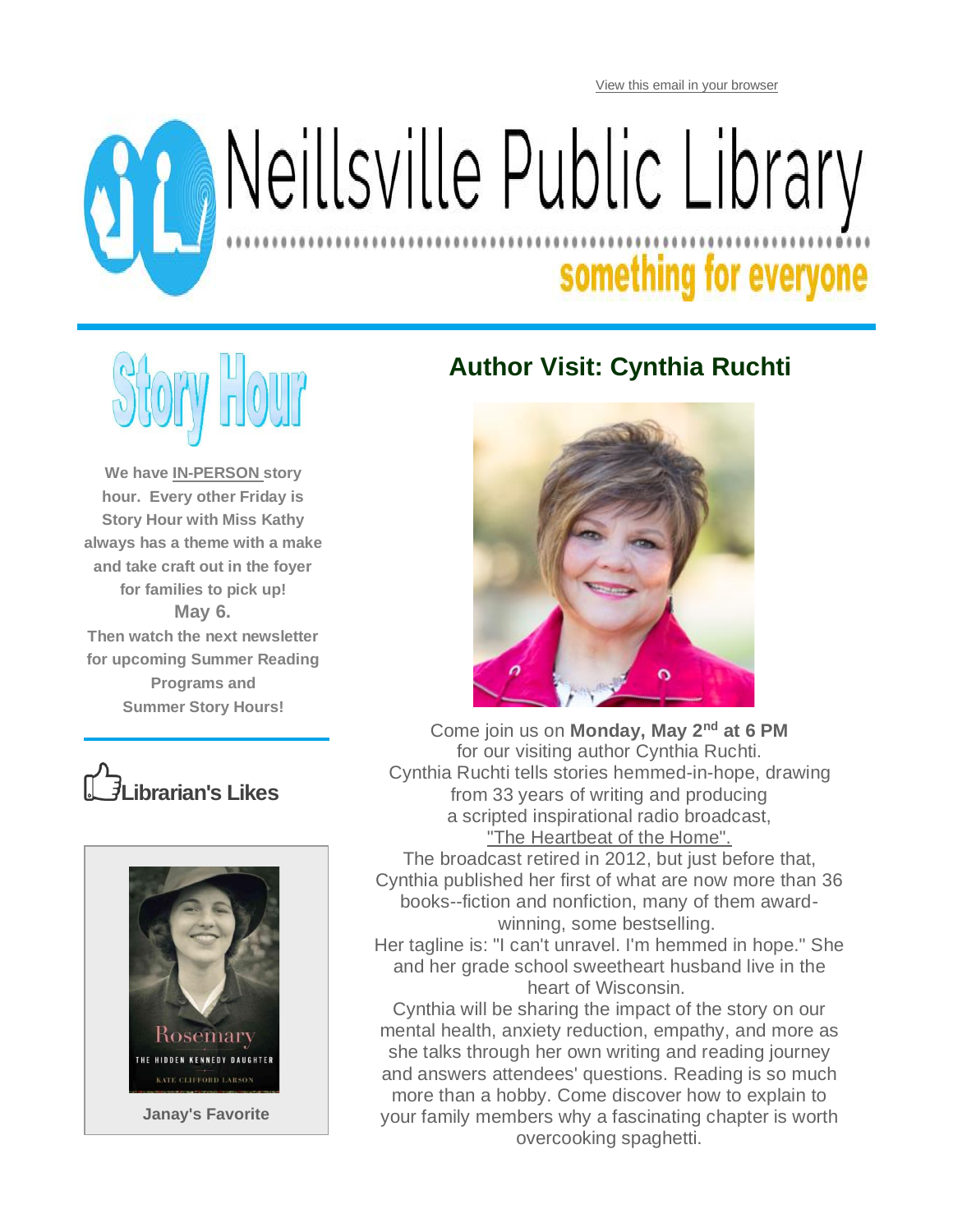



**Leanne's Favorite**





**Barb's Favorite**



Something to look forward to. We will be having two Sneak Peeks this month one on **Wednesday, May 18 at 6 pm & the other Monday 23rd at 6 pm.** We're looking forward to seeing you then.



Please help commemorate **"National Poppy Day"** with us and the American Legion Post 73 Auxillary. **For the week of May 23-27**, you will be able to make a poppy with the supplies provided, put your name on the back and attach it to our poster! The poster will then be displayed at our local Legion Hall!

#### **Library Closed**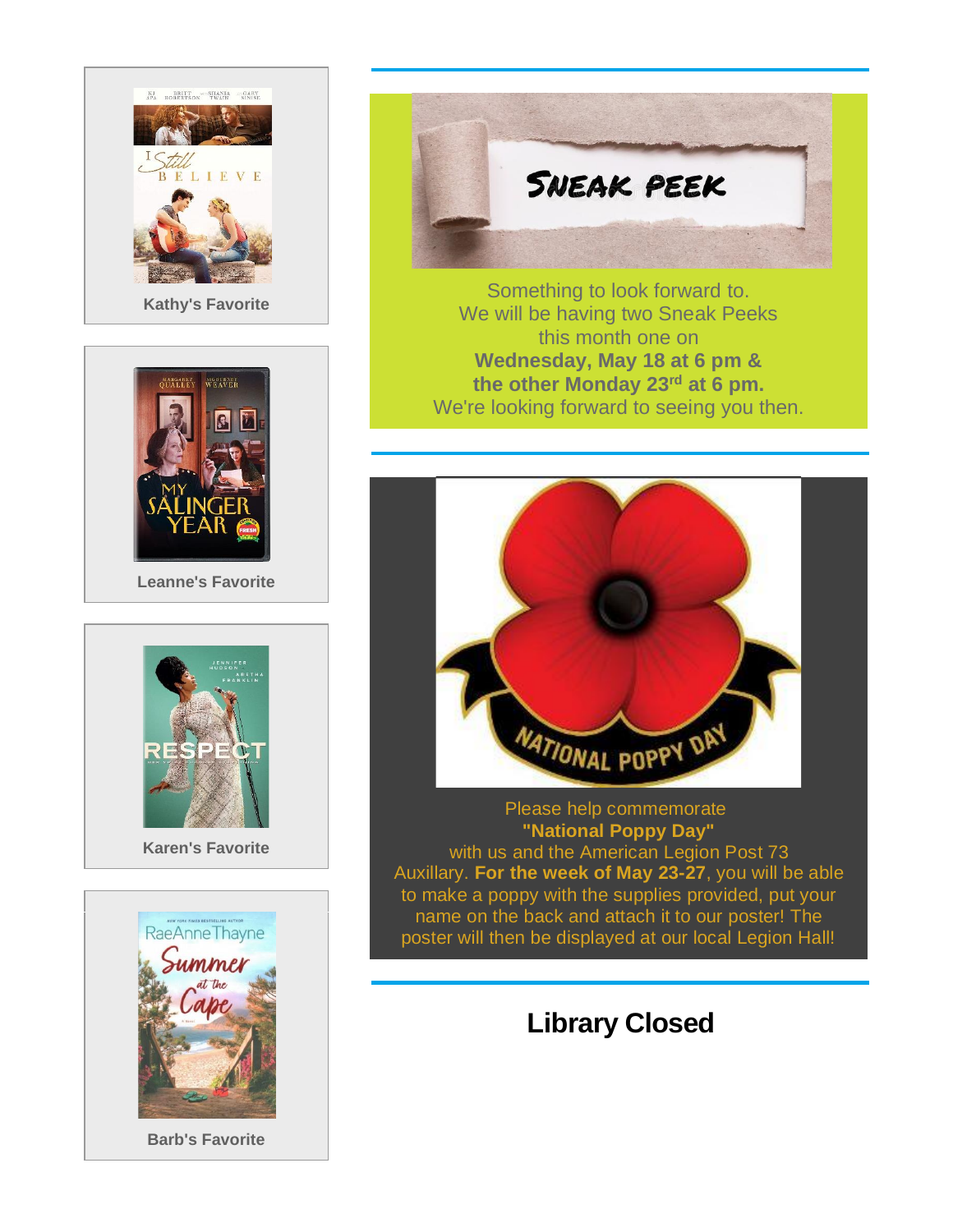

In observance of Memorial Day, the library will be closed Monday, May 30.

### **New DVDs**